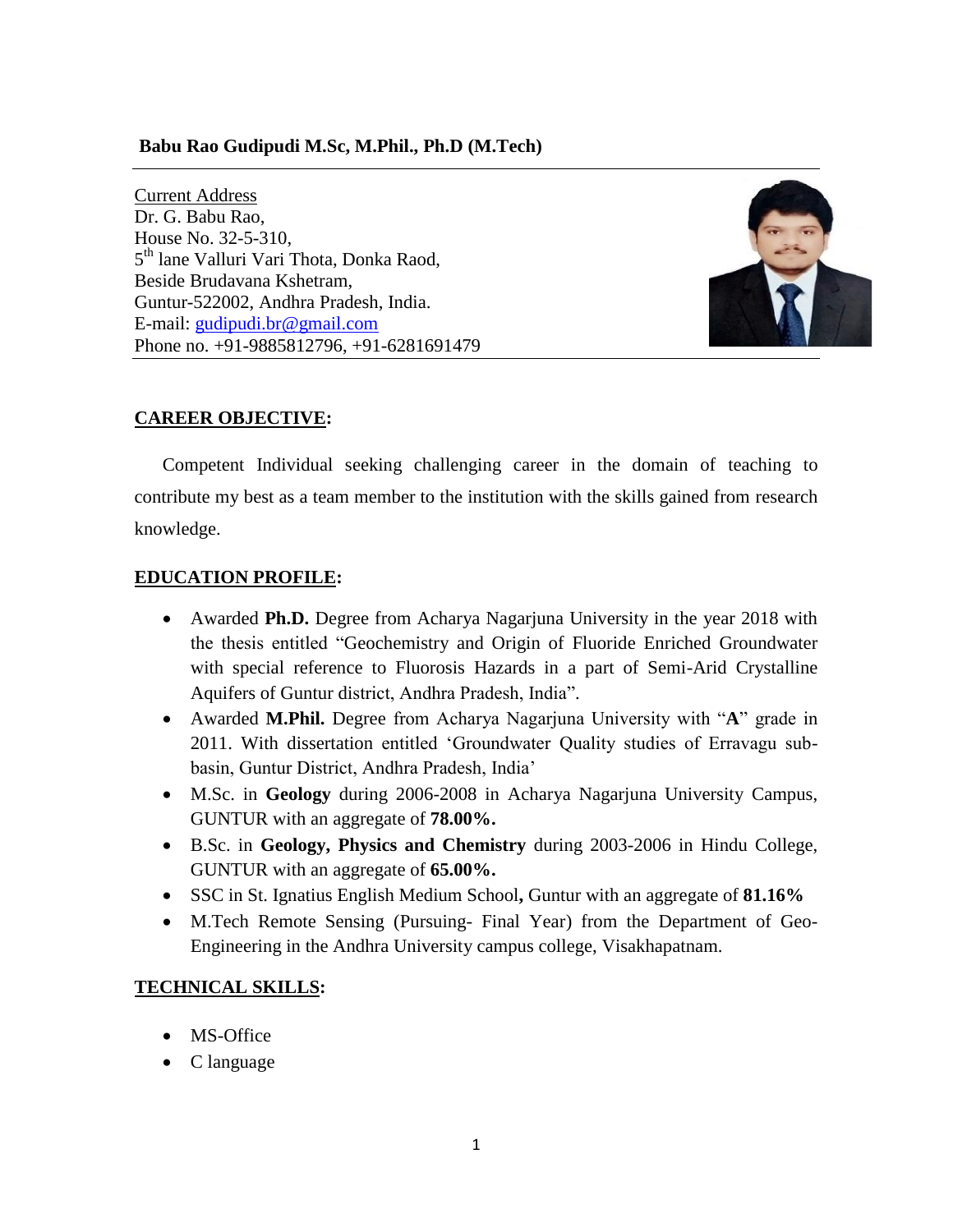- Autocad 2008
- Photogrammetry
- Geographical Information System (GIS)
- Aquachem. 10.0

# **ACADEMIC ACHIEVEMENTS:**

- Stood in 2<sup>nd</sup> Position at Graduation level and secured a Medal.
- Ratified as Assistant Professor in geology by JNTU Kakinada chapter, IV phase in the year of 2012.
- Ratified as Assistant Professor in geology by JNTU Kakinada chapter in 2016.

# **EDITORIAL BOARD/ REVIEWER MEMBERMEMBER:**

- Editorial Board Member in International Journal of Civil Engineering and Technology
- Editorial Board Member in Journal of Civil Engineering and Technology
- Editorial Board Member in Journal of Civil, Construction and Environmental Engineering
- Editorial Board Member in International Journal of Research in Advanced Engineering and Technology
- Reviewer in International Society for Research and Development in technology.
- Reviewer in International Journal of Creative Research Thoughts.
- Reviewer in Advances in Science, Technology and Engineering Systems Journal
- Reviewer in Common Ground Research Networks, Champaign, USA
- Reviewer in Journal of Emerging Technologies and Innovative Research
- Reviewer in International Journal of Engineering Research and Technology
- International Scientific Committee of Geological and Environmental Engineering in the World Academy of Science, Engineering and Technology.
- Advisory committee member for International Conference on Advances in Science, Engineering and Technology-2019 (ICASET-2019) to be held on  $19<sup>th</sup>$  and  $20<sup>th</sup>$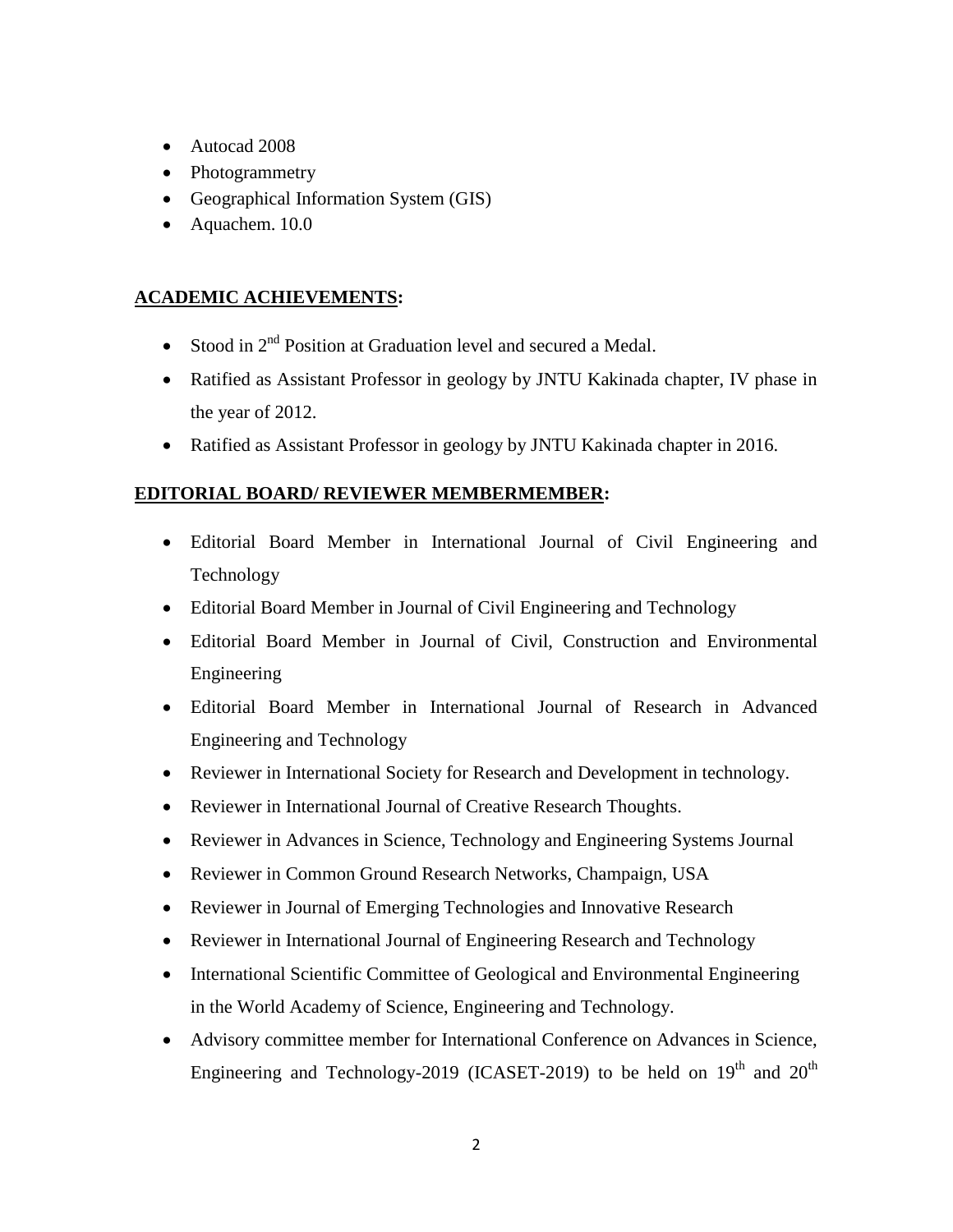December, 2019 at K.S.R.M College of Engineering (Autonomous), Kadapa, Andhra Pradesh

- International Committee Member for ICAMG 2020: 14. International Conference on Applied Mineralogy and Geochemistry held in February 17-18, 2020 in Male, Maldives.
- Core committee member in International Conference on " Advancements and Innovations in Civil Engineering (IC-ACE-2021)" virtual conference on  $18<sup>th</sup>$  &  $20<sup>th</sup>$ march, 2021 organised by K.D.K. College of Engineering, Nagpur and IFERP in association with American Society of Civil Engineers-Indian Section Western Region, Indian Society for Technical Education, New Delhi, The Institute of Engineers (India) Nagpur Local Centre, Indian Concrete Institute, Nagpur chapter, and Indian water works Association, Nagpur center.
- Editorial Board Member in American Journal of Earth and Environmental Sciences.
- Scientific Committee member at International Conference on Civil Engineering, Architecture and Sustainable Infrastructure (ICCEASI-2021) organized by Babu Banarasi Das University, Lucknow held on  $23^{rd}$  &  $24^{th}$  September, 2021.

#### **FIELD EXPERIENCE:**

- Study of the Eastern Ghat belt (in Krishna & Guntur Dist. of Andhra Pradesh) at Post Graduation Level in 2007.
- Identification of sandwich mineral at Bapatla Coast and also a visit to know Galaxy Granite in Chimakurthy of Andhra Pradesh in 2007.
- Identification and study of groundwater quality and chemistry in and around Guntur District, Andhra Pradesh.
- Identification of people effected from different stages of fluorosis in rural areas of Guntur District.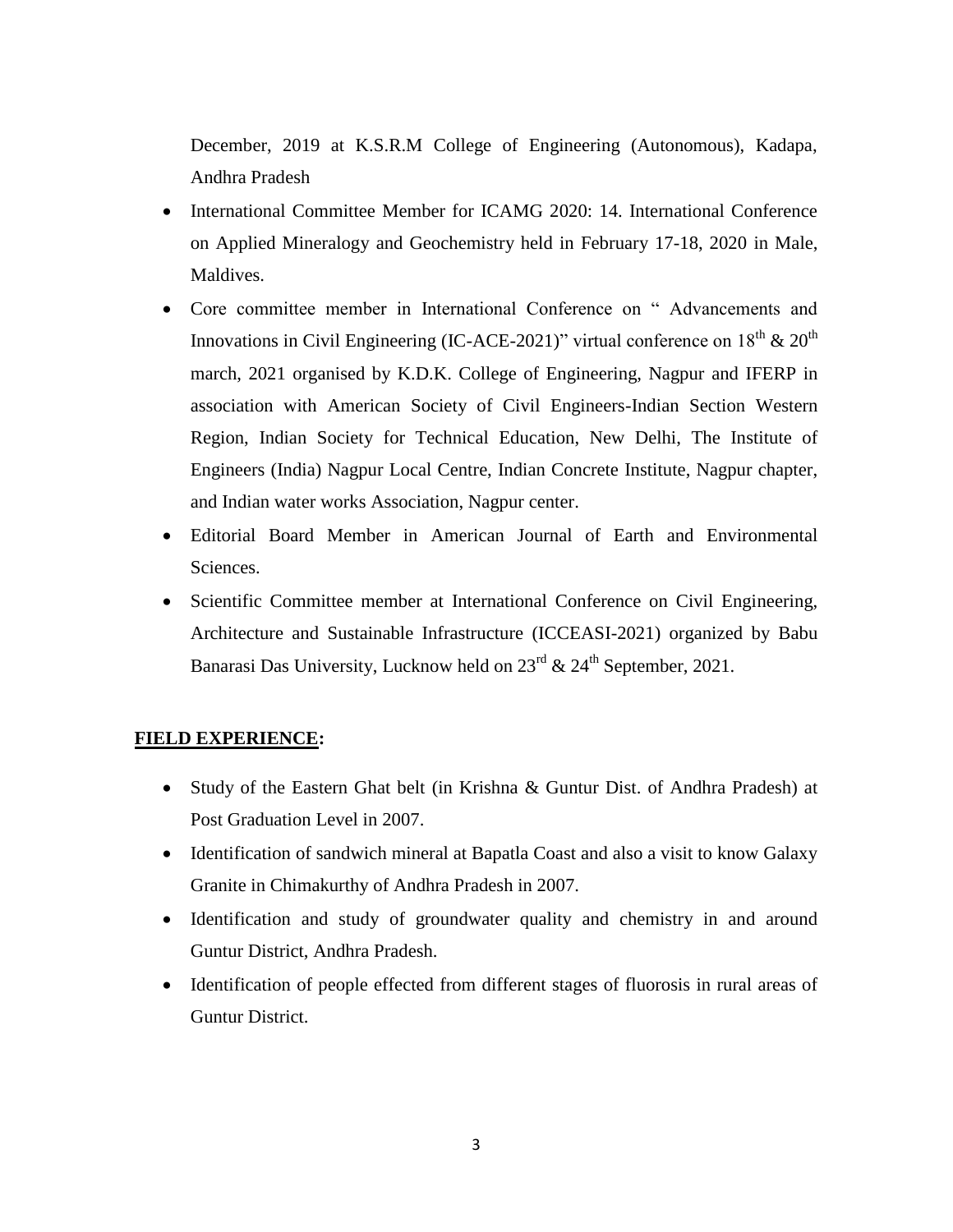### **MEMBERSHIPS:**

- Life Member in Indian Society of Remote Sensing (No. L-5247).
- Fellow member in the Society of Innovative Educationalist & Scientific Research Professional (No. LM17181902).
- Member in International Association of Engineers (No.231468).
- Member in ISR Leaders Club (ISRL0000000402).
- Member in i-Explore International Research Journal Consortium (No. 14344)
- Member in International Society for Photogrammetry and Remote Sensing (ISPRS)
- Student Member in Institute For Engineering Research and Publication (IFERP: No. PMIN50832769)

## **RESEARCH PUBLICATIONS:**

- [Subba Rao](http://link.springer.com/search?facet-author=%22N.+Subba+Rao%22)**,** N., [Subrahmanyam,](http://link.springer.com/search?facet-author=%22A.+Subrahmanyam%22) A., [Ravi Kumar,](http://link.springer.com/search?facet-author=%22S.+Ravi+Kumar%22) S., [Srinivasulu,](http://link.springer.com/search?facet-author=%22N.+Srinivasulu%22) N., **[Babu Rao](http://link.springer.com/search?facet-author=%22G.+Babu+Rao%22)**, **G.,** [Surya Rao,](http://link.springer.com/search?facet-author=%22P.+Surya+Rao%22) P., and [Venkatram Reddy,](http://link.springer.com/search?facet-author=%22G.+Venkatram+Reddy%22) G., 2012, Geochemistry and quality of groundwater of Gummanampadu sub-basin, Guntur District, Andhra Pradesh, India, *[Environmental Earth Sciences](http://link.springer.com/journal/12665)*, v*.* 67, [issue 5,](http://link.springer.com/journal/12665/67/5/page/1) p. 1451-1471.
- [Subba Rao,](http://link.springer.com/search?facet-author=%22N.+Subba+Rao%22) N., [Subrahmanyam,](http://link.springer.com/search?facet-author=%22A.+Subrahmanyam%22) A., and **[Babu Rao,](http://link.springer.com/search?facet-author=%22G.+Babu+Rao%22) G.,** 2012, Fluoride-bearing groundwater in Gummanampadu Sub-basin, Guntur District, Andhra Pradesh, India. *[Environmental Earth Sciences](http://link.springer.com/journal/12665)*, v.70, issue 2, p. 575-586.
- Nageswara Rao, P, V., **Babu Rao, G**., Subrahmanyam, A., Subba Rao, N., and John Paul, K,, 2015, Chemistry of groundwater in Erravagu Sub-basin, Guntur District, Andhra Pradesh, India, *Journal of Applied Geochemistry*, v.17, issue.1, p. 56-65.
- **Babu Rao, G.,** and Nageswara Rao, P, V., 2017, Geochemistry of Fluoride bearing Groundwater from Nuzendla Mandal, Guntur District, Andhra Pradesh, India *International Journal of Earth Sciences and Engineering*, v. 10, issue.3, p. 518- 527.
- **Babu Rao, Gudipudi.,** and Sai Ramya, B., 2018, Suitability of Groundwater for irrigation purpose in the Ipur and Rompicherla Mandals of the Guntur District,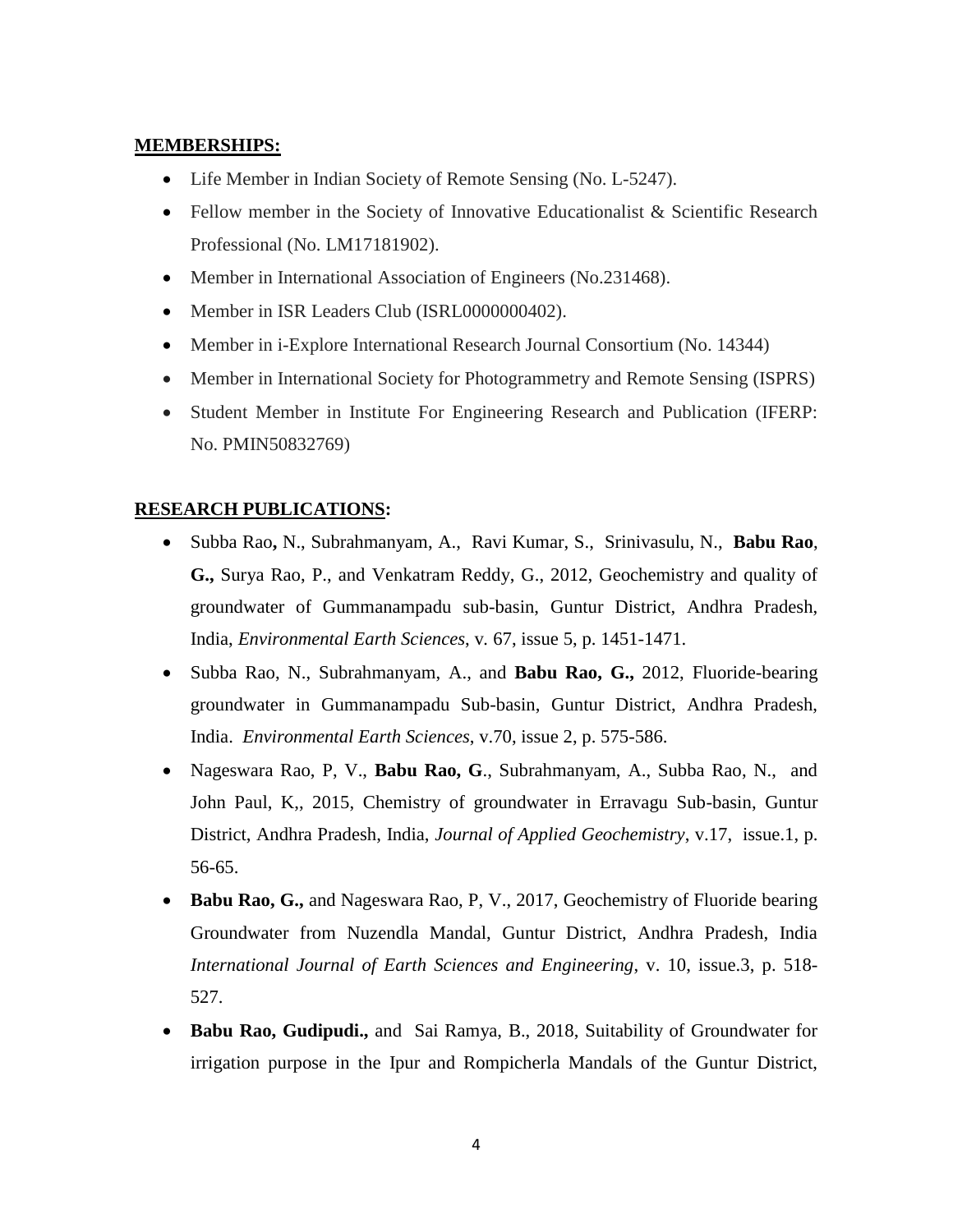Andhra Pradesh. *International Journal of Creative Research Thoughts*, v. 6, issue 1, p.509-514.

- **Babu Rao**, **G.,** Rama Raju, A,V., and Kanakamabara Rao, S., 2018, Defluoridation of groundwater"s of Darsi mandal, Prakasam District, Andhra Pradesh by using natural adsorbents. *International Journal of Civil Engineering and Technology*, v.9, issue 4, p. 993-999.
- **Babu Rao, G.,** 2018**,** Seasonal variations in the quality and Chemistry of Groundwater in Erravagu sub-basin, Guntur District, Andhra Pradesh, *International Journal of Innovative research in technology*, v.5, issue 1, p.941-946.
- **Babu Rao, G.,** and S.Kanakambara Rao, 2018, Identification of groundwater feasible sites in Erravagu sub-basin of Guntur District, Andhra Pradesh using geophysical and geospatial methods, *International Journal of Pure and Applied Mathematics*- Online, v. 120 No. 6, p. 4283-4292.
- Anil Kumar, K., and **Babu Rao, G.,** 2018**,** Demarcation of groundwater recharge zones in Puducherry using electrical resistivity method, *International Journal of Pure and Applied Mathematics*- Online, v.120 No. 6, p.4347-4366.
- **Babu Rao Gudipudi**, Shaik Asif, Batchu Sai Kumar and Vemula Rajesh. 2019, Defluoridation of water with Environmental waste materials. *International Journal of Civil Engineering and Technology,* v. 10, issue 01, p.2446-2452.
- **Babu Rao Gudipudi**, M. Srinivasa Rao , K. Dinesh Kumar. 2019, Application of Water Quality Index (WQI) for Assessment of Groundwater Quality in Narasaraopet Mandal of Guntur District, Andhra Pradesh, India. International Journal of Engineering Research & Technology, v. 8, issue 6, p.880-883.
- **Babu Rao Gudipudi** and A.A.Jaya Raj, 2020, Removal of fluoride in water by using low cost adsorbent, International Journal of Multidisciplinary Educational Research, v. 9, issue 1(4), p. 113-117
- K.Naga Raju and **Babu Rao Gudipudi 2020,** Soil Chemistry of Erravagu Subbasin of Guntur District, Andhra Pradesh, Test Engineering and Management, January -February2020, Volume 82, Page Number: 4492 -4498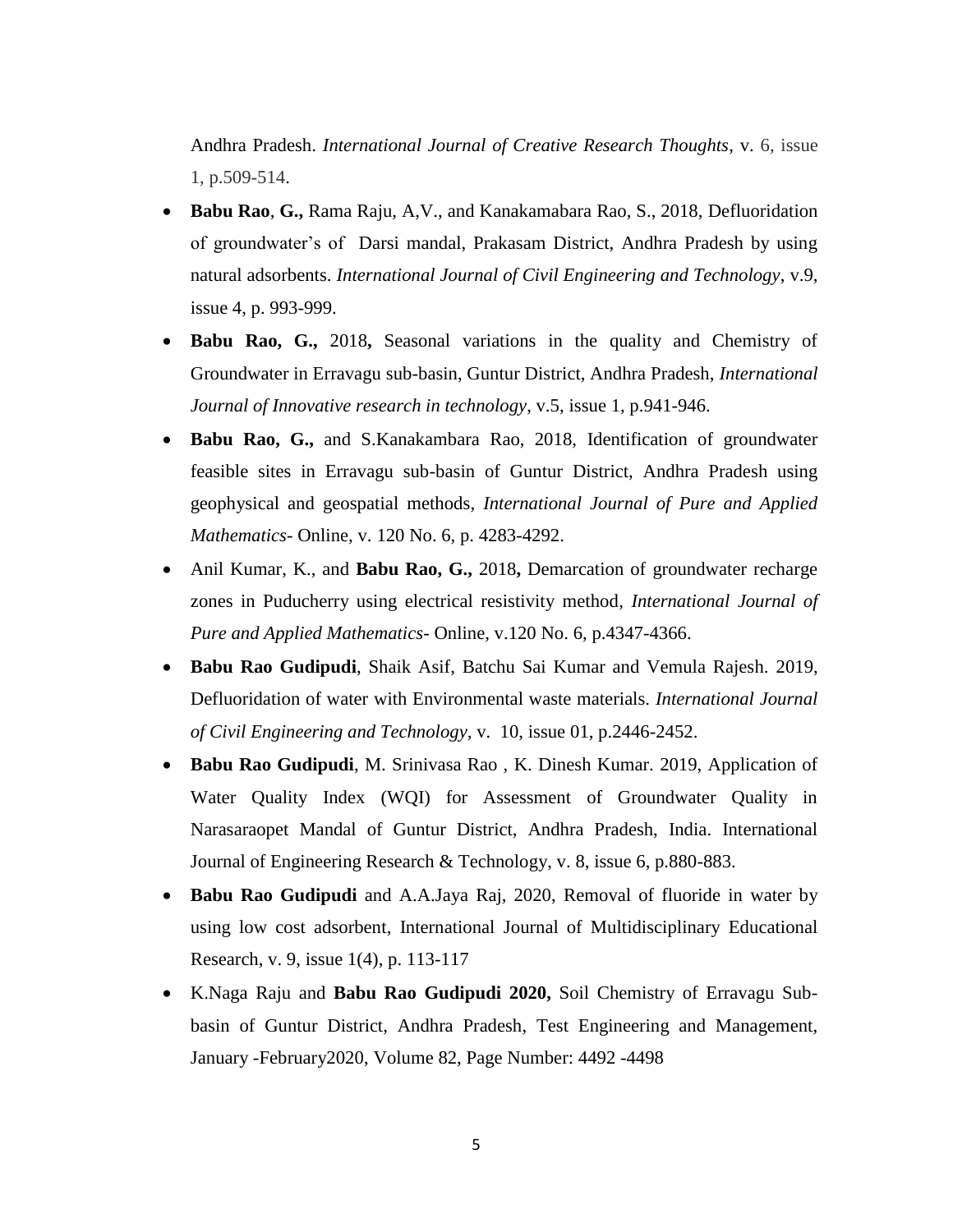- **Babu Rao Gudipudi,** B.Mohan Chand and D.Amarnadh Reddy **2020,**  Environmental organic waste materials as Defluoridising agents, Test Engineering and Management, March - April 2020, Volume 83, Page No. 13567 – 13575, ISSN: 0193-4120.
- **Babu Rao Gudipudi,** Naga Raju Kola, M.Eshwar Reddy and K.S. N. Malleswara Rao 2020, Effect of different pH waters on Compressive Strength & Tensile Strength of Concrete. Solid State Technology, Volume 63, Issue 1s, Page No. 1719- 1724.
- **Babu Rao Gudipudi**, 2021, Seasonal Variation in the Groundwater Quality & Irrigation Suitability of Water in a Rural Area of Andhra Pradesh. International Conference on Recent Challenges in Engineering Science and Technology (ICRCEST 2K21) Organized By Department of Electronics & Communication Engineering Ramachandra College of Engineering, Eluru, AP in Association with Institute For Engineering Research and Publication (IFERP), Page No.  $56 - 62$ , ISBN : 9789390214204 (Conference Preceeding).
- Thanigaivelan, M.Rama Rao, **Babu Rao Gudipudi**, G.Manikandaraja and R.Suresh 2021, Strategic Implementation of pushing powdered fertilizer and pesticide spreader. Design Engineering, Issue 7, Page No. 5619- 5629.

### **BOOKS/ CHAPTERS IN BOOKS**

 Fluoride Geochemistry and Health hazards- A Case study (Accepted for publication)- IntechOpen publishers, United Kingdom.

### **CONFERENCES/ SEMINARS:**

- Attended a National seminar on "Earth Resources- Role of Geologist in Ameliorating the Environment" on 29-30<sup>th</sup> March 2010 in S.V. University.
- Attended a National work shop on ICT Applications in Distance Education on 26-  $27<sup>th</sup>$  June 2010 in Acharya Nagarjuna University, Guntur.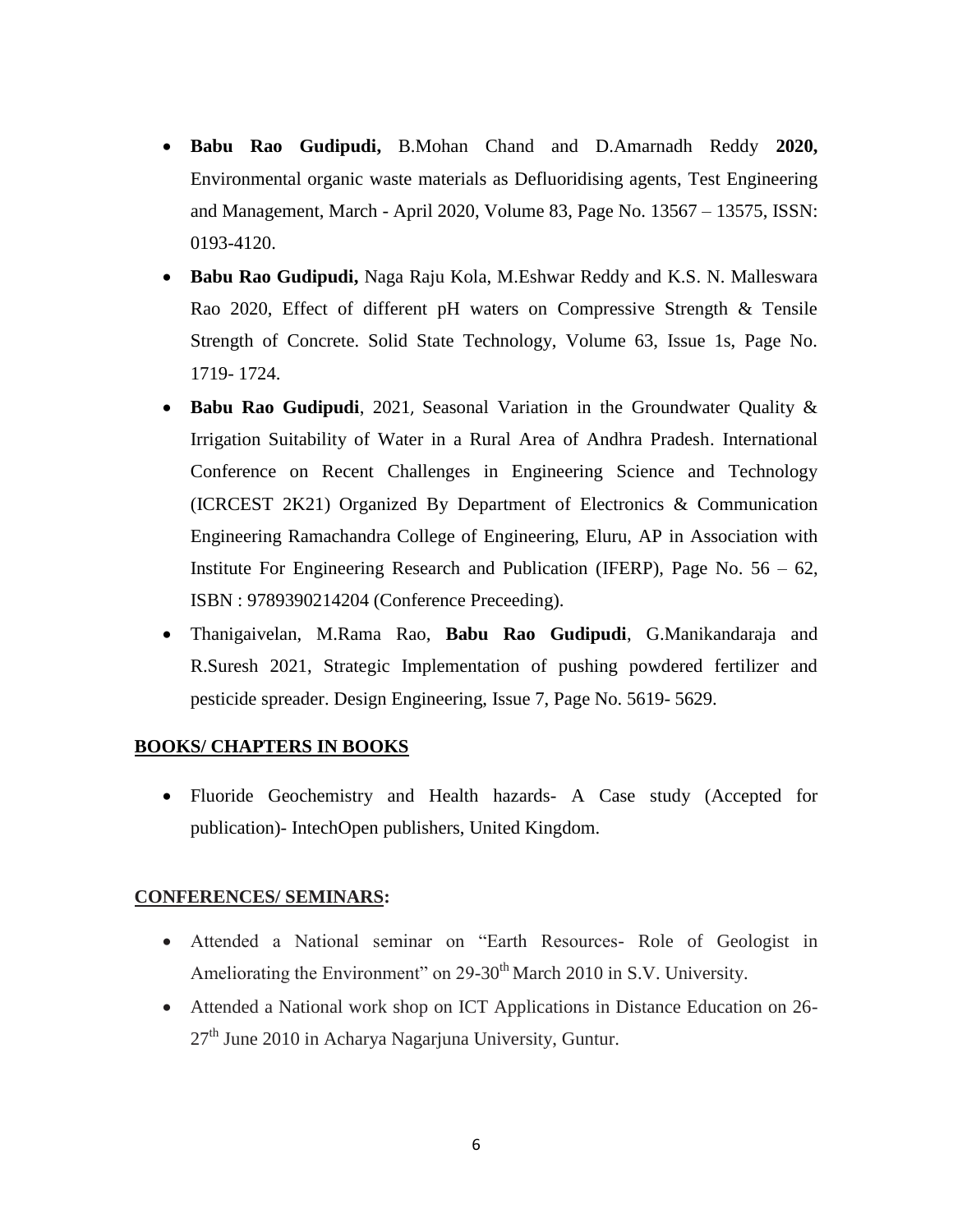- Presented a paper in National Symposium "Coastal Natural Resources: Scientific Strategies for Development, Conservation and Management (NSCNR)" held on 9<sup>th</sup> and 10<sup>th</sup> of December, 2013 in Andhra University, Visakhapatnam.
- Presented a paper in A.P. Science Congress held during 14-16 Nov. 2013 in University of Hyderabad.
- Presented two papers in Two Day National Conference on Water, Environment & Society (NCES-2014) held on  $30<sup>th</sup>$  and  $31<sup>st</sup>$  July 2014 in JNTUH, Kukatapally, Hyderabad.
- Presented one full length paper (Seasonal Variations in the quality and chemistry of groundwater in Erravagu sub-basin, Guntur District, Andhra Pradesh & 432) in Two Day National Conference on Water, Environment & Society (NCES-2015) held on 30th and 31st July 2015 in JNTUH, Kukatapally, Hyderabad. (ISBN-978- 93-83635-87-0)
- Attended a national workshop on Multiphase Approaches on Assessment and Sustainable Management of Stressed Coastal Aquifers" (MAPCOAST-2016) held on  $18<sup>th</sup>$  to  $22<sup>nd</sup>$  May, 2016 in Pondicherry Central University.
- Attended a national seminar on the Diversity of Culture & Social Environment on 19<sup>th</sup> November 2017 at Bhubaneswar, India.
- Participated in a webinar on "Environment Pollution" in association with NIT Chandigarh from  $19<sup>th</sup>$  to  $23<sup>rd</sup>$  March, 2018 at Narasaraopeta Engineering College, Narasaraopet.
- Participated in Indo-Us Bilateral workshop on "Coastal Groundwater Dynamics Combining Future climatic change and Human development (CLIMWAT-2018) from 7th to 9th June, 2018 held at Pondicherry Central University.
- Presented and published two papers in International Conference on Mobile Cloud Computing Communication and Engineering on  $22<sup>nd</sup>$  and  $23<sup>rd</sup>$  June, 2018 held at Narsaraopeta Engineering College, Narasaraopet.
- Participated in workshop on Outcome Based Education organized by NITTTR and NEC from 25<sup>th</sup> to 29<sup>th</sup> June, 2018 at Narasaraopeta Engineering College.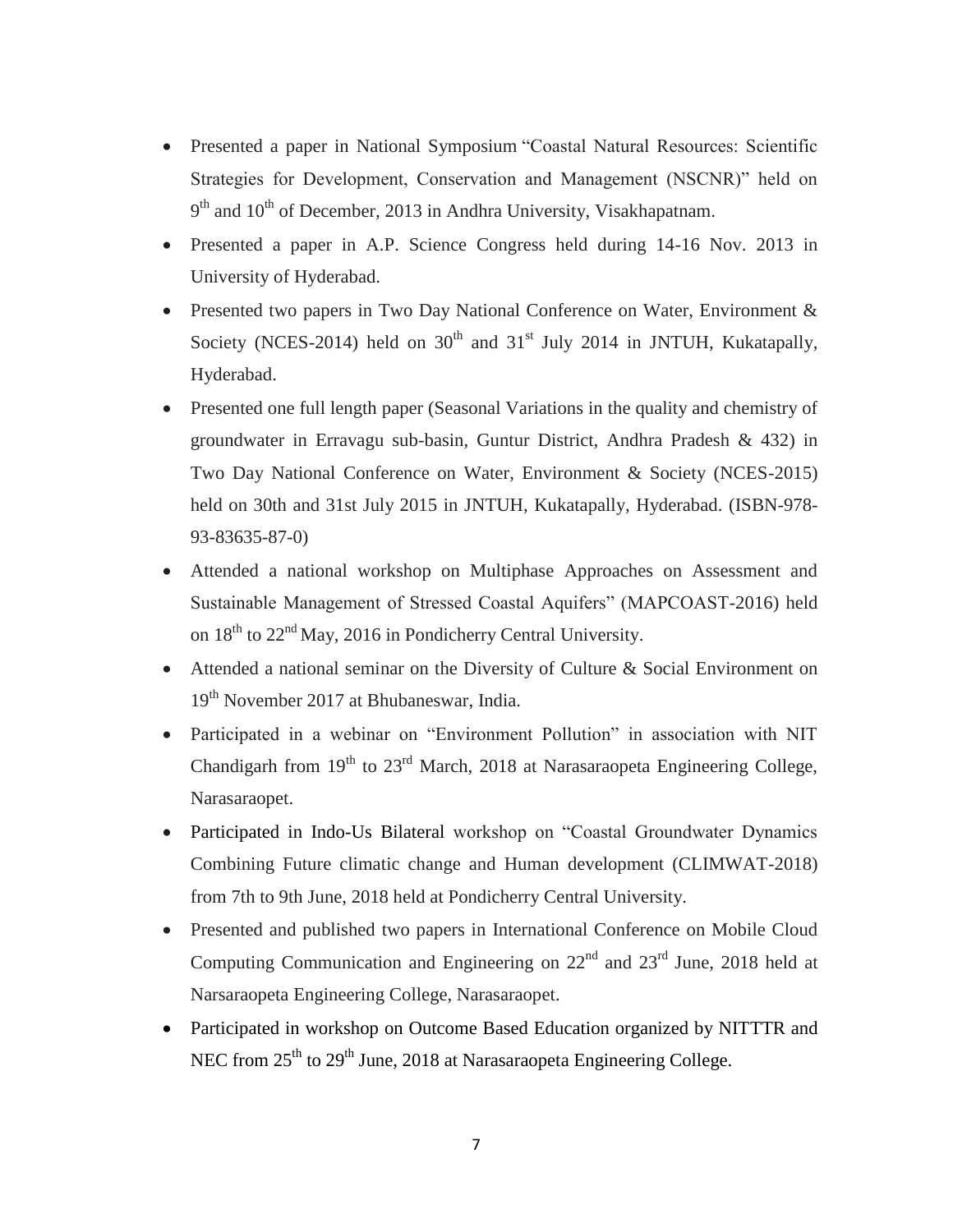- Participated in National workshop on "Geospatial Technology for Development of Andhra Pradesh on 20th Febraury, 2019 organised by Department of Geology, Acharya Nagarjuna University and A.P.Space Applications Centre (APSAC), ITE & C Department, Govt. of A.P.
- Participated in a two day National seminar on Geospatial technology for Environmental sustainability at Indian Scenario on 12th- 13th March, 2019 organised by Department of Civil Engineering, KHIT and sponsored by SERB, DST, Govt. of India, New Delhi.
- Participated in one week Short term Training Programme through ICT mode on "NBA Accreditation" from  $22<sup>nd</sup>$  April to  $26<sup>th</sup>$  April, 2019 organised by Narasaraopeta Engineering College in association with National Institute of Technical Teachers Training and Research, Kolkata.
- Participated and presented a paper entitled "Soil Chemistry of Erravagu Sub-basin of Guntur District, Andhra Pradesh" in International Conference on Science Engineering and Technology (ICSET-2K19) held at AIMS- Mummidivaram, A.P. on  $26^{th}$  and  $27^{th}$  July 2019.
- Participated in one day national level seminar on "Hydraulics and Hydrology" organised by Andhra Pradesh State Skill Development Corporation on 21<sup>st</sup> October, 2019 at Andhra Loyola Institute of Engineering and Technology, Vijayawada.
- Participated and presented one paper at A.P.Science Congress-2019 organised by Andhra Pradesh Akademi of Sciences, Amaravati and Dr.B.R.Ambedkar University, Srikakulam at Ambedkar University, Srikakulam from 28<sup>th</sup> to 30<sup>th</sup> November, 2019.
- Participated in Faculty Development Programme on "NBA Process" organized by Narasaraopeta Engineering College, from 8th May, 2020 to 10th May, 2020.
- Participated in Faculty Development Programme on "RECENT ADVANCES IN CIVIL ENGINEERING" organised by department of civil engineering, Anantha Lakshmi Institute of Technology, Ananathapuram from 21.5.2020 to 23.5.2020.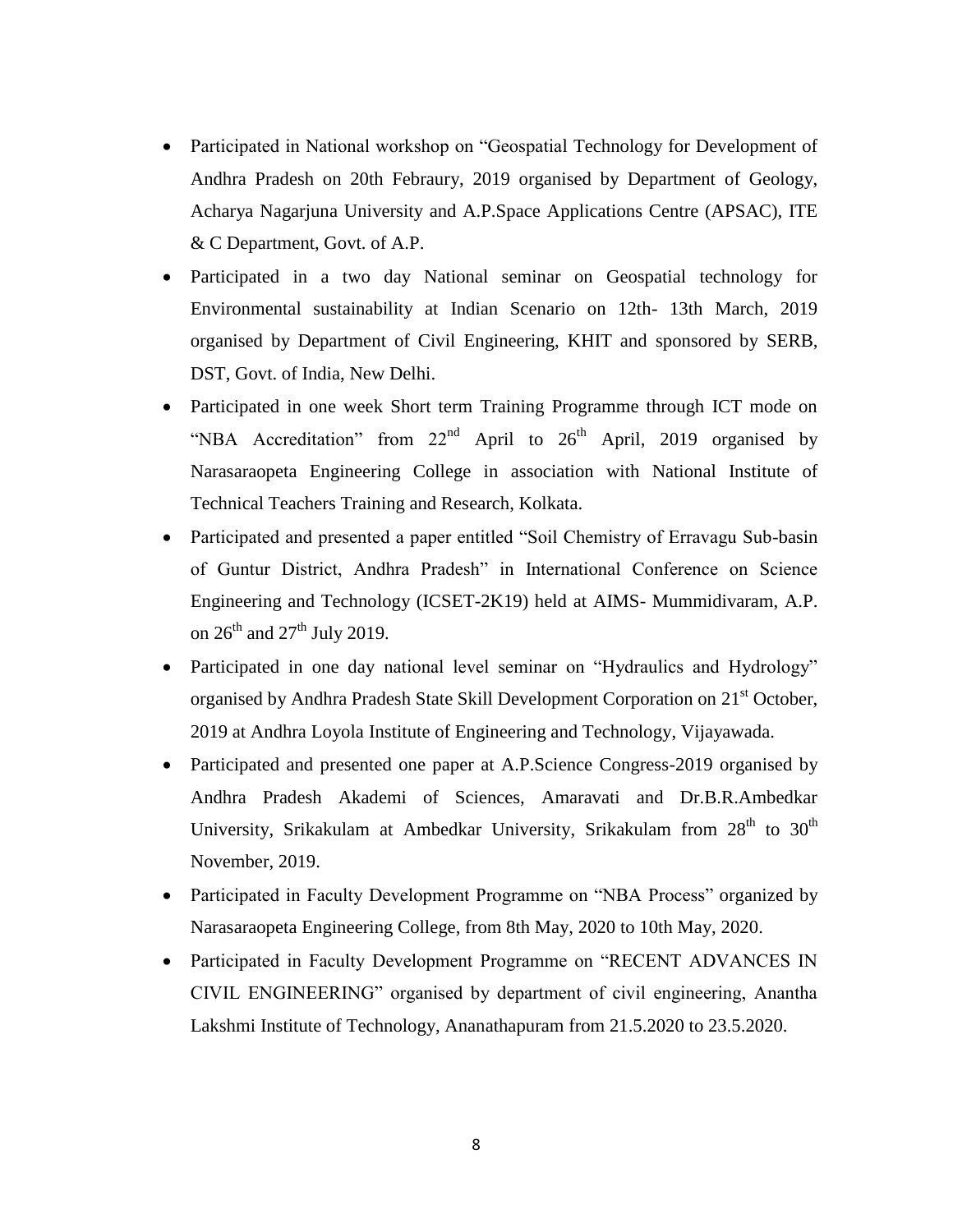- Participated in a Webinar on "ECO FRIENDLY BUILDING TECHNOLOGIES AND MATERIALS: NEED OF THE HOUR", organized by Department of Civil Engineering, Lakireddy Balireddy College of Engineering, Krishna District.through online mode on 31-05-2020.
- Participated in one week online Faculty development program on "Emerging Technologies in Civil Engineering" organised by Department of Civil Engineering, JB Institute of Engineering & Technology, Hyderabad from 1st June to 6th June, 2020.
- Participated in three day online workshop on "Current Development in Civil Engineering: Need for Sustainble Designs" organised by department of Civil Engineering, Lingayas Institute of Management & Technology held during 8.6.2020- 10.6.2020.
- Participated in two days training programme on " Groundwater Scenario & Management in Coastal Andhra Pradesh" jointly organised by the Department of Geosciences, Dr.B.R.Ambedkar University, Srikakulam & the Central Groundwater Board, Southern Region, Hyderabad, on 24 &  $25<sup>th</sup>$  August, 2020.
- Participated in one day national level webinar on "National Educational Policy 2020" organised by Sri Venkateswara University College of Engineering, Tirupati on  $23^{\text{rd}}$  January,  $2021$ .
- Participated in International Conference on Recent Challenges in Engineering Science and Technology (ICRCEST- 2K21) conference organized by Department of Electronics & Communication Engineering, Ramachandra College of Engineering, Eluru, Andhra Pradesh held on 09th & 10th April 2021.
- Participated in one-week online Faculty Development Program on "SUSTAINABLE AND PRECAST TECHNOLOGIES" organized by Department of Civil Engineering, JBIET from 19th-24th April 2021.
- Participated in one day National Webinar on "National Educational Policy -2020, Implementing and Implications in Higher Education" organized by Internal Quality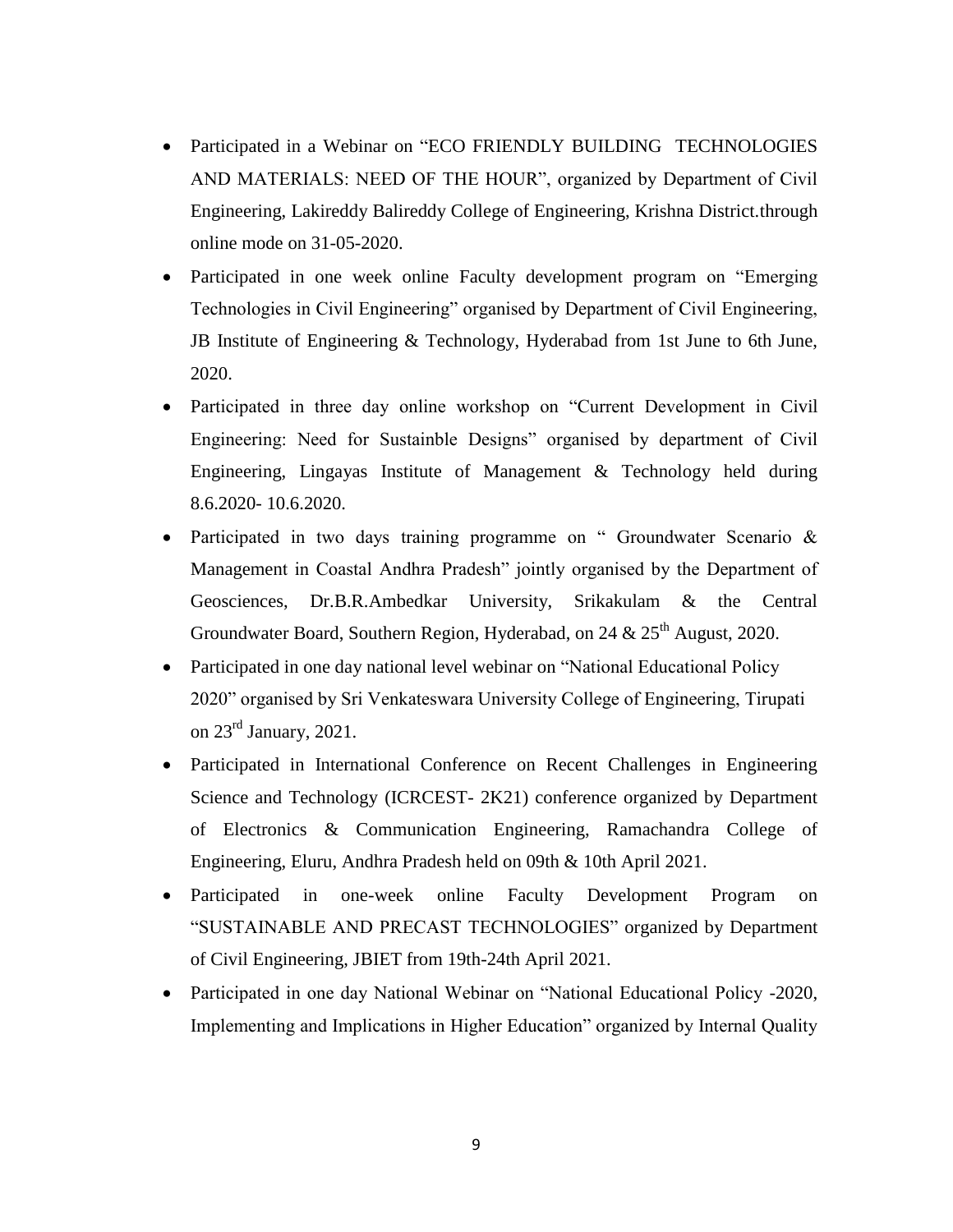Assurance Cell (IQAC) AND Institution Innovation Cell (IIC), Narasaraopet Engineering College (Autonomous) Narasaraopet on 17th April 2021.

- Participated in one-week online Faculty Development Program on "Sustainable and pre-cast Technologies" organised by Department of Civil Engineering, JBIET from  $19^{th}$  to  $24^{th}$  April, 2021.
- Participated in an Orientation Session on Innovation & Entrepreneurship organized by Institution Innovation Council (IIC 3.0) of NARASARAOPETA ENGINEERING COLLEGE (AUTONOMOUS), NARASARAOPET on 23rd June 2021.
- SCIENTIFIC COMMITTEE MEMBER at the "International Conference on Technological Advancement in Science, Engineering, Management & Pharmaceutics (ICTASEMP-2021)" Organized by Department of Electronics and Communication Engineering, Holy Mary Institute of Technology & Science (Autonomous), Hyderabad, Telangana held on 15th & 16th July 2021.
- SESSION CHAIR in the  $2<sup>nd</sup>$  International Conference on Emerging Trends in Science, Engineering and Management (ICETSEM-2021) organized by Department of Electronics and Communication Engineering, GM Institute of Technology, Davangere, Karnataka, India held on  $15<sup>th</sup>$  &  $16<sup>th</sup>$  July 2021.
- SCIENTIFIC COMMITTEE MEMBER at the International Conference on Advances in Engineering, Science and Management (ICAESM-2021) held on 28th - 29th November 2021 at Bangalore, India organised by Institute For Engineering Research and Publication (IFERP).

#### **ORGANIZED PROGRAMMES:**

 Acted as local coordinator for Environmental Pollution programme organized by Narasaraopeta Engineering College in association with NITTTR-Chandigarh from  $19^{th} - 23^{rd}$  March, 2018.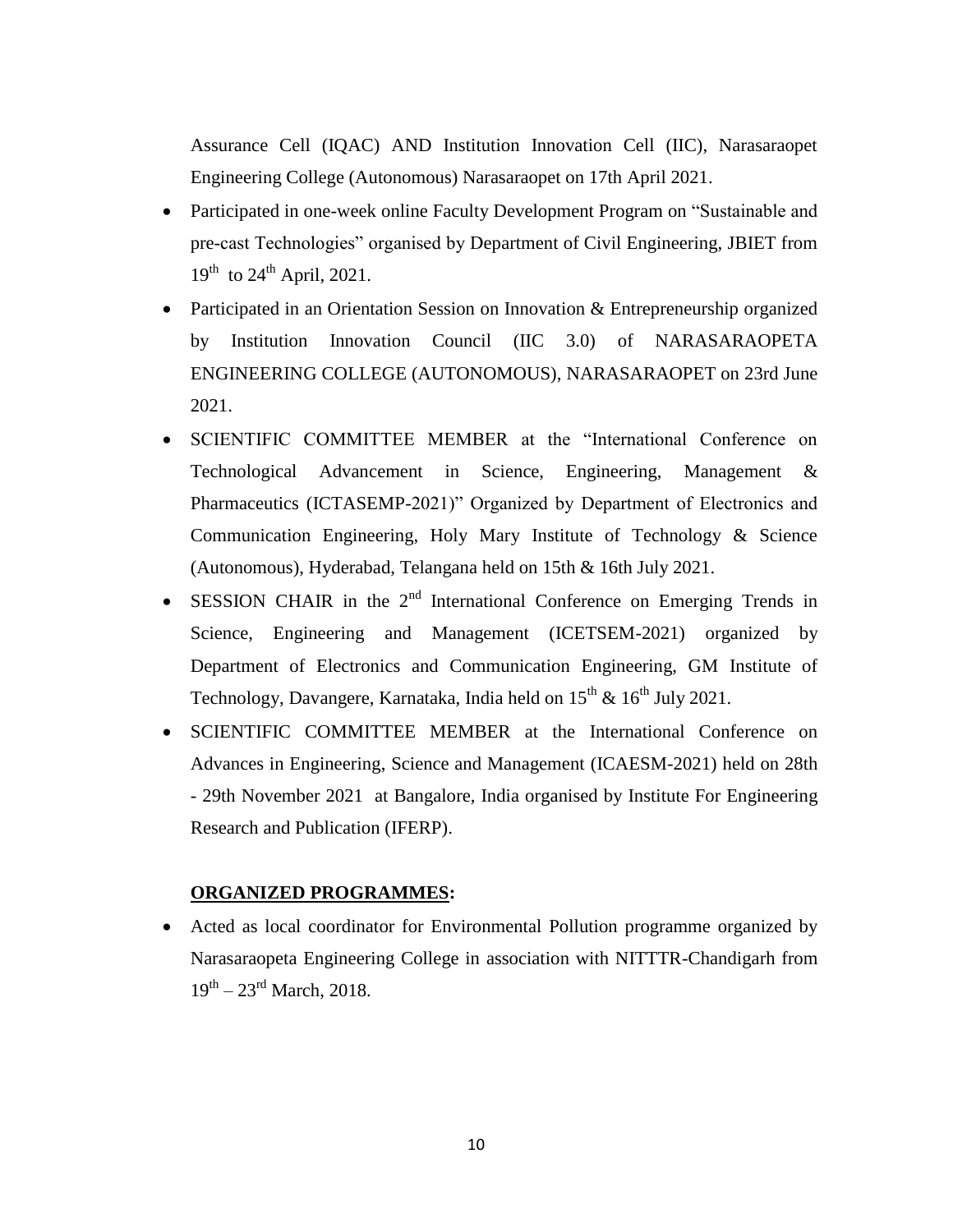- Acted as local coordinator for Sustainable Environmental Management Programme organized by Narasaraopeta Engineering College in association with NITTTR-Chandigarh from  $28<sup>th</sup>$  January–  $1<sup>st</sup>$  February, 2019.
- Organized a one day workshop on "Importance of Groundwater status in the present society" on 8.1.2019 at Civil Engineering Department, NEC.
- Acted as Departmental Co-ordinator for the Jubilation 2K19 Techno-cultural Fest held in Narasaraopeta Engineering College from 8<sup>th</sup> and 9<sup>th</sup> March, 2019.
- Acted as Departmental Co-ordinator for the Jubilation 2K20 Techno-cultural Fest held in Narasaraopeta Engineering College from  $14<sup>th</sup>$  and  $15<sup>th</sup>$  February, 2020.
- Acted as session Chair in International Conference on Science Engineering and Technology (ICSET-2K19) held at AIMS- Mummidivaram, A.P. on 26th and 27th July 2019.
- Acted as Organizing Committee member in "International Conference on Advancements and Innovations in Civil Engineering" ICAICE 2021 organised by the Department of Civil Engineering, K.D.K. College of Engineering, Nagpur on  $18<sup>th</sup>$  to  $20<sup>th</sup>$  march,  $2021$ .
- Acted as co-converner for the Virtual International Conference on "Emerging Trends in Civil Engineering (NEC-ICETCE-2K21) on  $6^{th}$  &  $7^{th}$  August, 2021.

# **AWARDS:**

- Received the esteemed National award "**Bharat Vikas Award"** from the Institute of Self Reliance, 2017, Bhubaneswar, India**.**
- Selected for the prestigious International Award "**Academic Non Circuit Faculty**" from South Indian Association of Scientists Developers and Faculties (SIAA), 2019, Hyderabad, Telagana, India.
- Received prestigious "**Best Young Scientist Award**" from Institute of Technical and Scientific Research (ITSR) Foundation, 2019- Jaipur, Rajasthan India.
- Received "**International Distinguished Educators Award 2020** (IDEA-2020)" from Green ThinkerZ Society, Punjab, India.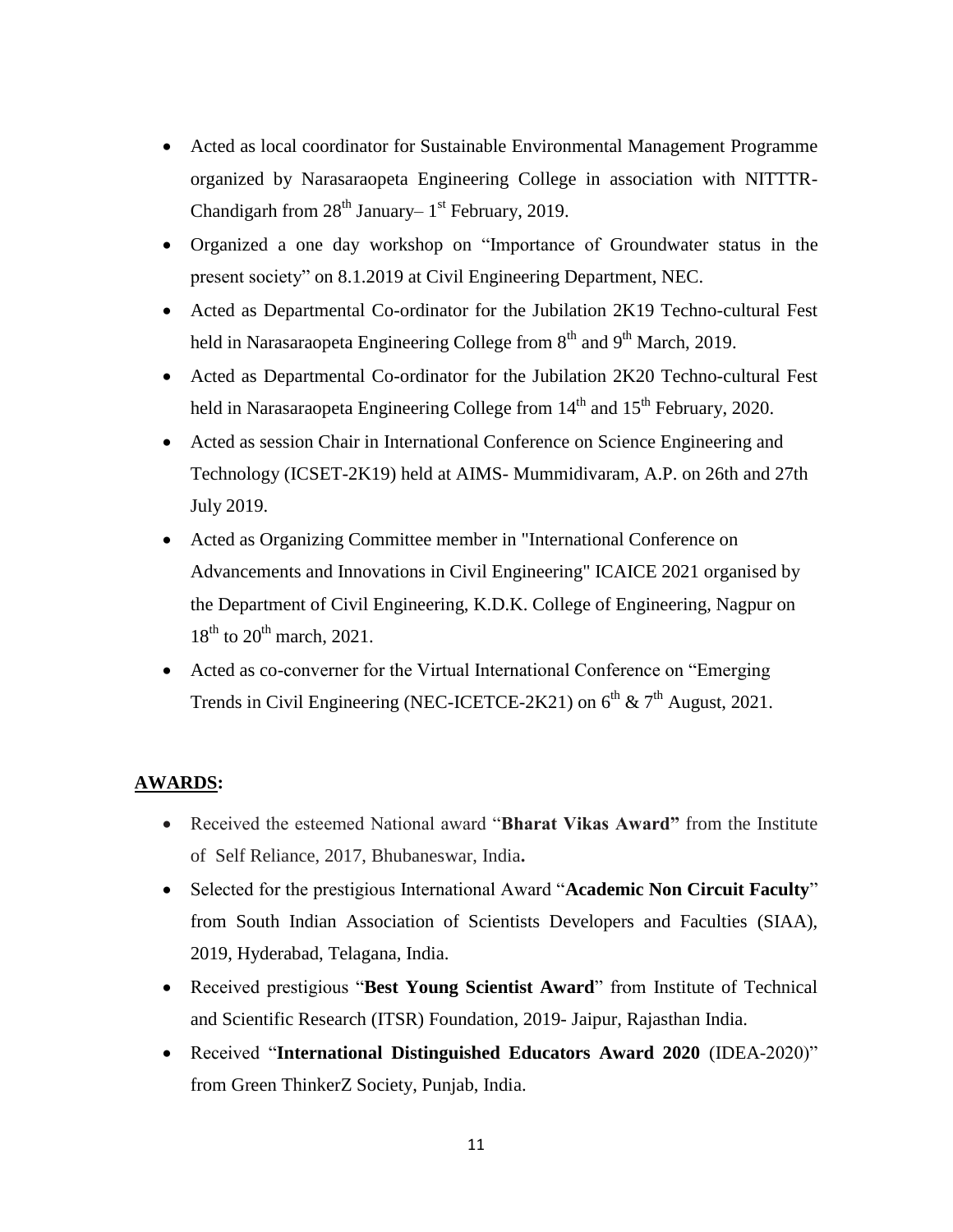Received **BEST PAPER** award in International Conference on Recent Challenges in Engineering Science and Technology (ICRCEST- 2K21) conference organized by Department of Electronics & Communication Engineering, Ramachandra College of Engineering, Eluru, Andhra Pradesh held on 09th & 10th April 2021.

### **GUIDANCE:**

Guided 9 Project batch students for B.Tech projects.

### **WORKING EXPERIENCE :**

 Worked as Junior G.I.S. Engineer in steasalit Infotech Limited Hyderabad for a period of 1 year.

# **TEACHING EXPERIENCE:**

- Worked as guest faculty in Department of Geology, Hindu College and Nalanda Engineering College, Sattenapalli, Guntur.
- Worked as Assistant Professor in the Department of civil engineering in KKR & KSR Institute of Technology and Sciences, Vinjampadu for a period of 3 years (13- 6-2011 to 30-6-2014).
- Worked as Assistant professor in the Department of civil Engineering in Chalapathi Institute of Technology, Mothadaka from 2 years (01.06.2015 to 30.05.2017).
- Worked as Assistant Professor in the Department of civil Engineering in Narsaraopeta Engineering College from June 2017 to December 2018.
- Working as Associate Professor in the Department of civil Engineering in Narsaraopeta Engineering College December 2018 to till date.

### **RESPONSIBILITIES HELD IN THE COLLEGE OTHER THAN TEACHING:**

- Department Research Coordinator
- NBA Department Coordinator
- News Letter Incharge
- IQAC Committee Member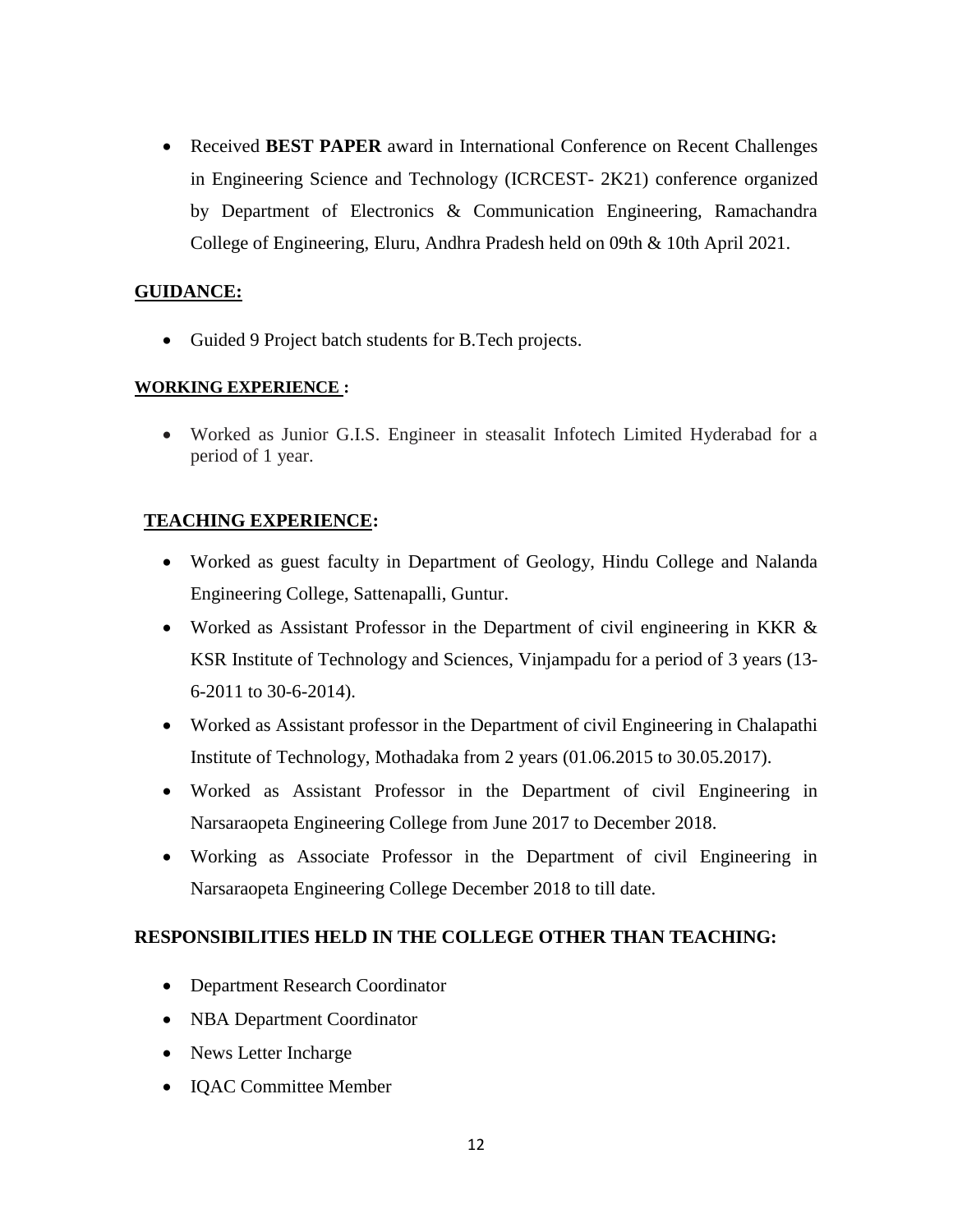- Anti-disciplinary Department Coordinator
- Department Sports Committee Incharge
- Project Incharge for U.G. Students
- I/C Head of the Department

### DEALTING SUBJECTS**/ AREAS OF SPECIALIZATION:**

| <b>Engineering Geology</b>                    | <b>Construction Materials and Management</b> |
|-----------------------------------------------|----------------------------------------------|
| <b>Environmental Engineering</b>              | Waste Water Engineering                      |
| Remote sensing & GIS                          | Water Resource Engineering                   |
| <b>Groundwater Development and Management</b> | Geographic Information System                |
| Principles of water quality management        | <b>Watershed Management</b>                  |

# **PERSONAL DETAILS:**

| <b>Name</b>              | : Babu Rao Gudipudi           |
|--------------------------|-------------------------------|
| <b>Father's Name</b>     | : G.V. Subba Rao              |
| Date of Birth            | $: 25-07-1986$                |
| <b>Sex</b>               | : Male                        |
| <b>Marital Status</b>    | : Married                     |
| <b>Nationality</b>       | : Indian                      |
| <b>Languages known</b>   | : English, Telugu, Hindi      |
| <b>Permanent Address</b> | $: D. No: 32-5-310,$          |
|                          | $5th$ Lane, V. V. Thota,      |
|                          | Guntur, Andhra Pradesh-522002 |
|                          | Mobile: 9885812796            |
|                          | E-mail: gudipudi.br@gmail.com |

### **Declaration:**

I hereby solemnly affirm that all the details provided above are true to the best of my knowledge and belief and that at all times, I shall carry myself in a manner that lends dignity to the organization and worthy enough of the person.

Place: Guntur